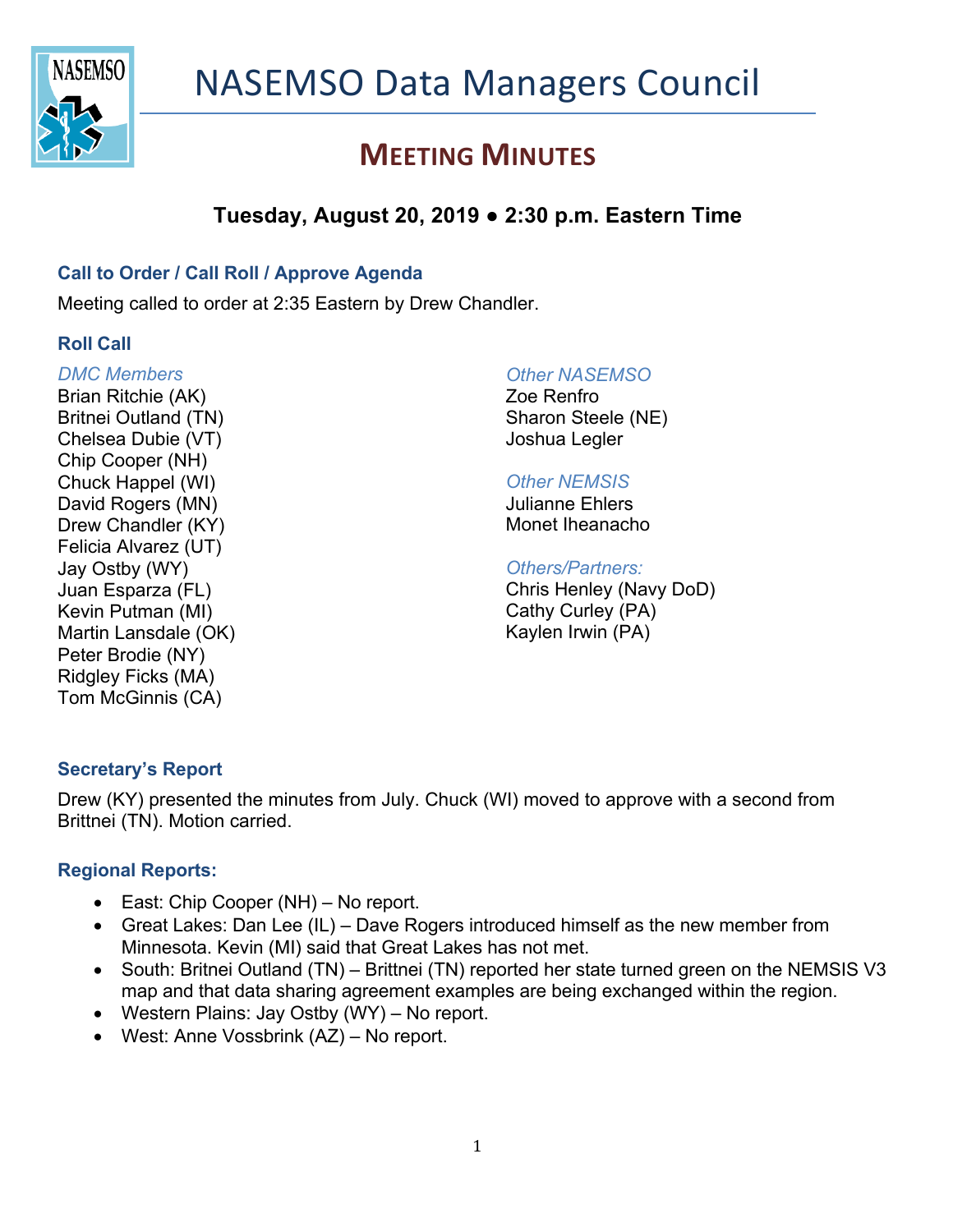

# **MEETING MINUTES**

### **Council Project & Committee Representative Reports** *(as available)***:**

- NASEMSO Community Paramedicine/Mobile Integrated Health Committee Anne Vossbrink o No report.
- NASEMSO HITS Committee Tim Seplaki
	- o No report.
- NASEMSO EMS Data Opioid Workgroup Tim Seplaki
	- o No report.

## **Old Business**

- DMC Strategic Direction
	- o Attempts to gather a group attending the ImageTrend Connect were unsuccessful.
	- NEMSIS/EMS Data "101" Document
		- $\circ$  Tom (CA) is still reconciling a list of the members.
- Opiate Funding Workgroup
	- o No report.

#### **New Business**

• NEMSIS Annual Meeting (discussed under Partner Reports)

## **Partner Reports**

#### *NHTSA Office of EMS*

- Julianne reported on behalf of Eric Chaney who was out of country including the 3.3.4 sunset extension as March 2021 while 3.4.0 will remain at January 2023. Letters to this effect as well as a new timeline are available on the NEMSIS and NASEMSO website.
- Seeks feedback on ET3 in particular the destination codes.

## *NEMSIS TAC*

- Julianne provided a summary of the NEMSIS annual meeting including the strategy to segregate vendors and data managers for a portion of the event. They seek feedback from attendees and want more data managers to attend next year.
- The V3 Cube is open and ready for data managers to login. NEMSIS staff are available to facilitate assistance and they plan to offer training in the near future.
- Release of the 2018 Public Research Dataset is coming soon; they are working through final decisions at the TAC and the volume of data is large.
- ICD-10-CM Rollups and their non-mandatory applicability were discussed with little comment. The suggested lists are available for review and comment
- Chip (NH) asked if anyone else had seen variance in the NEMSIS data quality report.